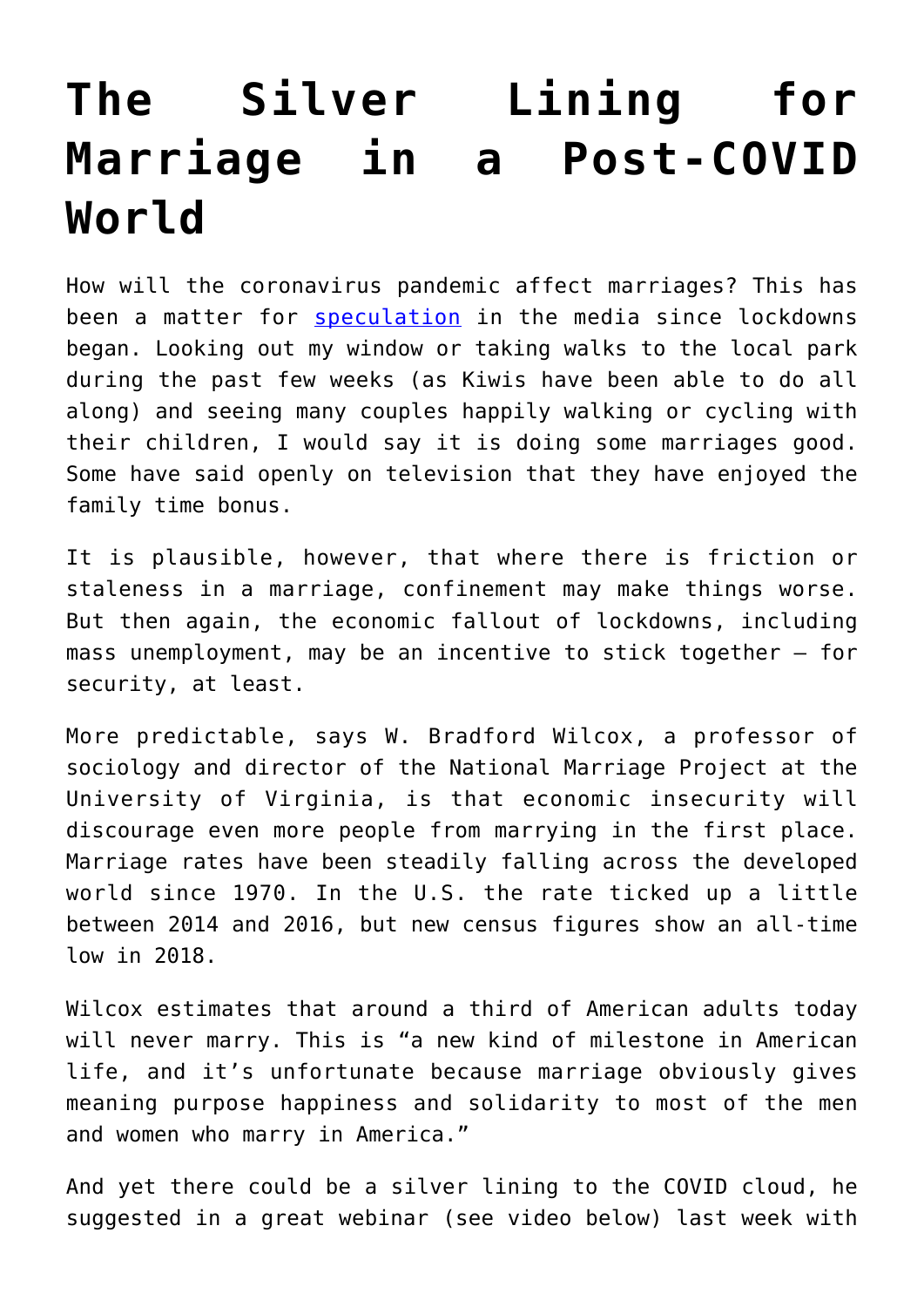Eli Finkel, a professor of psychology and of management and organizations at the Kellogg School of Management at Northwestern University and director the Relationships and Motivation Lab.

Coronavirus, says Wilcox, could kill off or severely weaken the hold of the "soulmate myth" of marriage that took hold from the 1970s onwards. This is "the idea that marriage is primarily about an intense emotional connection between two people that should last only so long as that connection remains happy, fulfilling and life-giving to the self."

It is an idea that has opened up an ominous marriage gap in America and elsewhere, on the upside of which is the educated elite who still marry and stay married, and on the downside, increasing numbers of ordinary people who aspire to a soulmate marriage but for whom the model doesn't work, at the expense of their own happiness and that of their children. Wilcox would like to see it laid to rest, and a return to a more family-centered idea of marriage.

In that way, he argues, married couples would emerge from the COVID era in a better financial and emotional state, and marriage is likely to be a more secure harbor for their children.

Coming from a liberal position on social issues, Finkel nevertheless agrees that the soulmate model does not work for a lot of people, in particular those who do not have the educational, financial and other "resources" to achieve the desired personal fulfillment in marriage.

Those who do have the resources to meet that expectation have "the best marriages the world has ever seen". Their achievements correlate with high levels of personal happiness – an effect that is twice as strong today as in 1980. Finkel has written about his research on this topic in [The All or](https://www.amazon.com/gp/product/1101984341/ref=as_li_tl?ie=UTF8&camp=1789&creative=9325&creativeASIN=1101984341&linkCode=as2&tag=intelltakeo0d-20&linkId=71c0582b4741fc1a168a96b532c059a9) [Nothing Marriage: How the Best Marriages Work](https://www.amazon.com/gp/product/1101984341/ref=as_li_tl?ie=UTF8&camp=1789&creative=9325&creativeASIN=1101984341&linkCode=as2&tag=intelltakeo0d-20&linkId=71c0582b4741fc1a168a96b532c059a9) (2018) which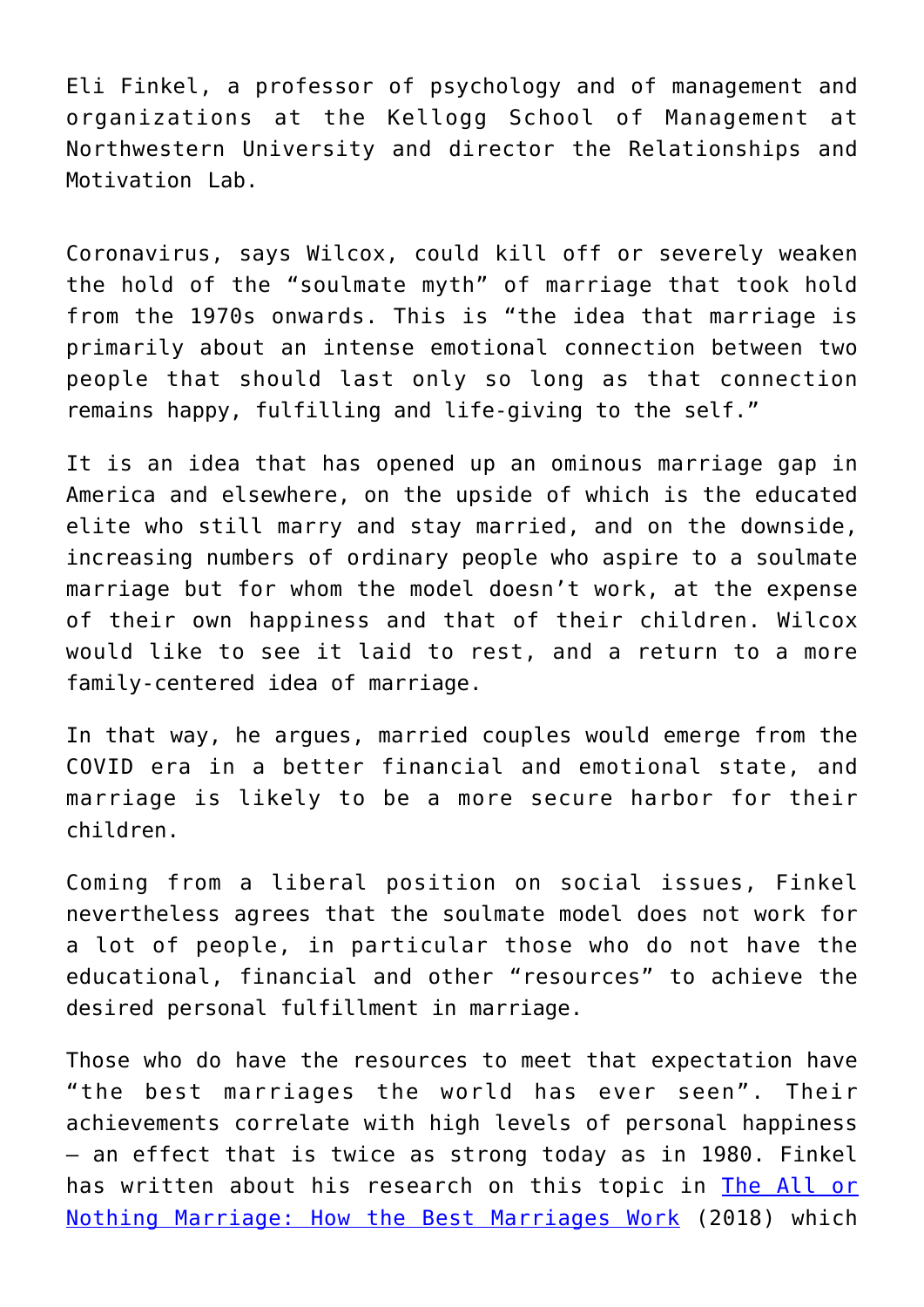explores contemporary marriage in relation to [Maslow's](https://en.wikipedia.org/wiki/Maslow%27s_hierarchy_of_needs) [hierarchy of needs](https://en.wikipedia.org/wiki/Maslow%27s_hierarchy_of_needs) - usually represented as a pyramid, with the most basic needs at the bottom and self-realization at the top.

But even those at the summit of "Maslow's Mountain" could be asking too much of marriage, says Finkel. People at every level need strategies – usually quite simple – and other people who can meet some of the expectations.

Wilcox agrees that married couples need others – extended family, close friends, church community and so on; but his conversation with Finkel reveals some fundamental differences.

The psychologist's view of marriage seems to be, in the end, individualistic: the happiness and stability of family life depends on the spouses being able to satisfy their own high expectations – although a focus on meaning and purpose will allow some couples to transcend the self. He is unwilling to say, therefore, that marriage is the only, or even the best path for family life.

The family scholar, on the other hand, comes from the perspective of virtue – self-giving, generosity, service of the spouse and children – as a path to communion and "peak happiness". A path, by the way, achievable by people even with fewer resources.

Wilcox also bases his view on the intuition and the evidence that marriage is the best environment for children (except where there is high conflict) and that society should let the younger generation know this. At present, he points out, the educated elite base their own family life on marriage, while allowing public schools, universities, the media and pop culture to tell stories that undermine it, that are not truthful.

Unless society starts telling the truth about marriage, the marriage gap will continue to widen, depriving couples and